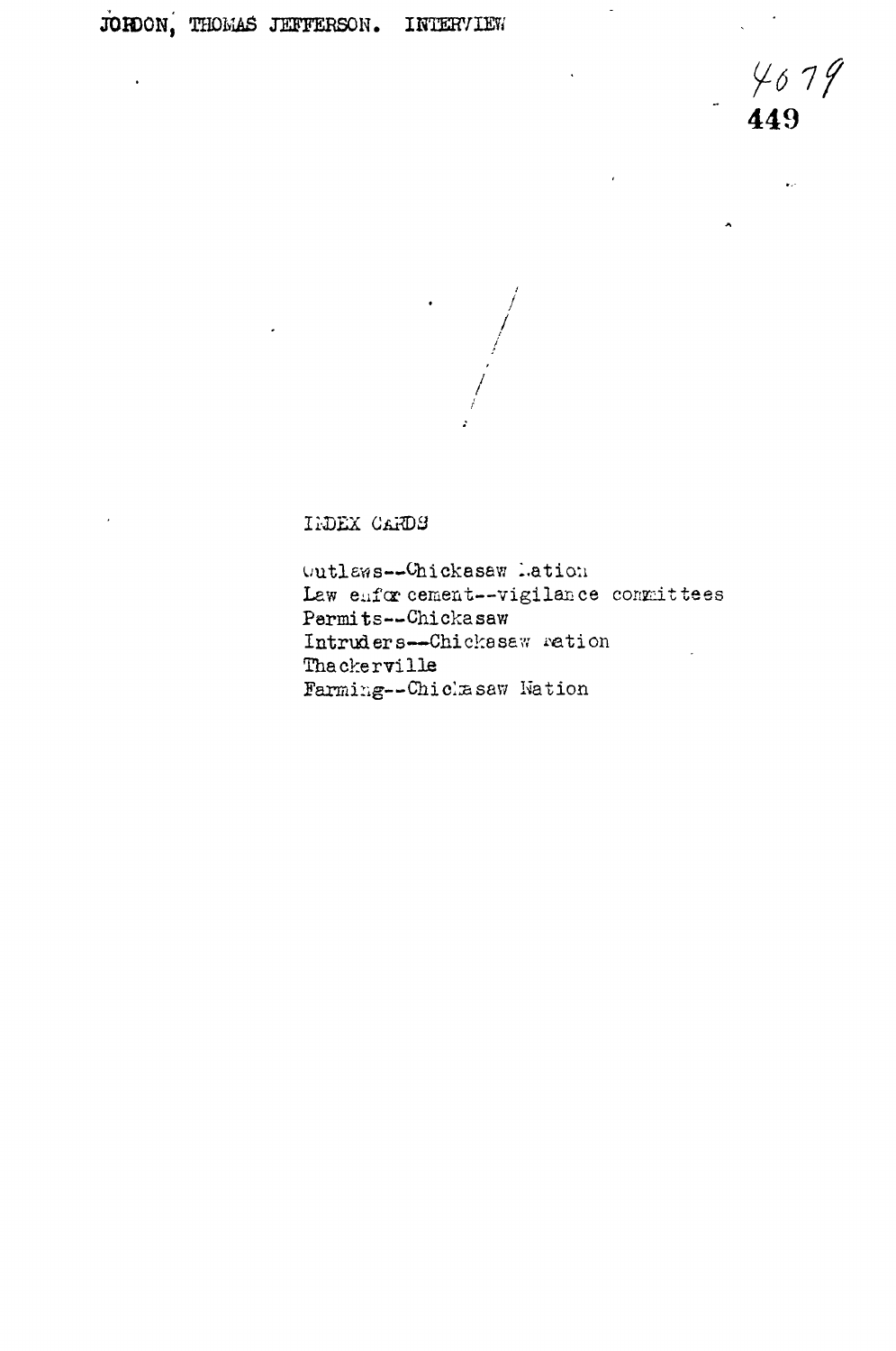

\* 8 -

Form A-(S-149)

BIOGRAPHY FORM WORKS PROGRESS ADMINISTRATION Indian-Pioneer History Project for Oklahoma

| Field Worker's name Mr. Glen F. Curd              |  |
|---------------------------------------------------|--|
| This report made on (date) $\frac{Lay}{2}$ . 1937 |  |
|                                                   |  |
| 1. Name Mr. Thomas Jefferson Jordan               |  |
| 2. Post Office Address Hobart, Oklahoma           |  |
|                                                   |  |
| 4. DATE OF BIRTH: Month December Day 3 Year 1856  |  |
| 5. Place of birth Jackson, Walker County, Alabama |  |
| Male, White                                       |  |
| 6. Name of Father Place of birth ________         |  |
| Other information about father                    |  |
|                                                   |  |
|                                                   |  |
| Other information about mother                    |  |

**Notes or complete narrative by** the field worker dealing **with the life and story of the** person interviewed. Refer to Manual **for suggested subjects and questions.** Continue on blank sheets **if necessary and attach firmly** to **this** form. Number of sheets attached ,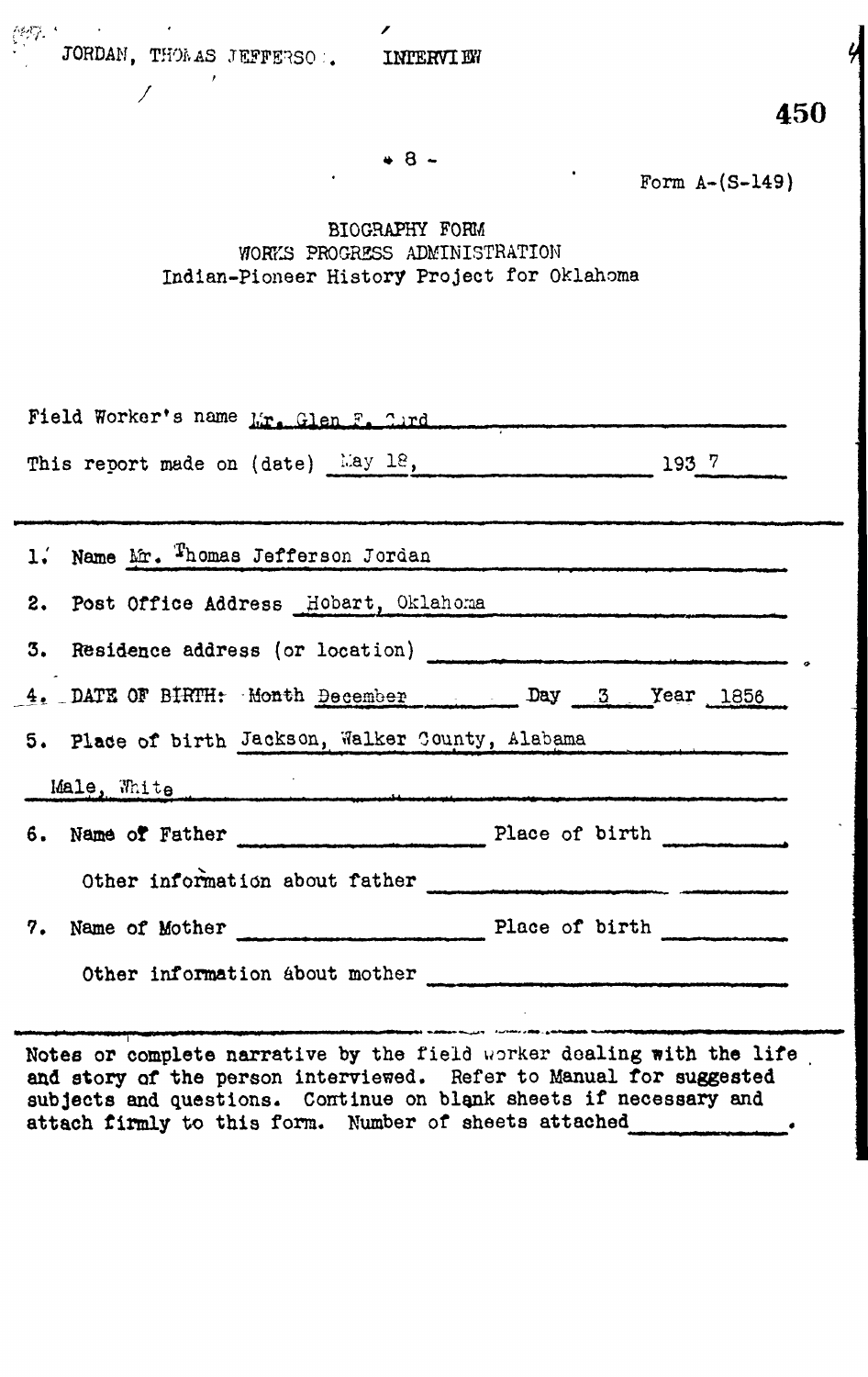$\frac{36}{24}$  / JORDAN, THOMAS JEFFERSON. INTERVIEW.

INTERVIEW WITH MR. THOMAS JEFFTWSON JORDAN Hobart, Okla. By Glen F. Curd, Field Worker

Mr. Jordan was born Dec. 3, 1856, in the town of Jackson, Walker Co., Alabama, and came to the Chickasaw Nation. Thackerville, in 1893. He had a place in Mississippi, which he sold, coming to thackerville to join nis prother.

He was too late for the opening, so he rested a place. A house was already built and same improvements were going on when he cane.

No law was in order, but the six shooter and the rope were the law. Horse thieves were quite common, as well as a secret organization they had, called Anti Morse Thief Assodation. This assocktion worked in the dark a lot but at one time caught, convicted and hung 17 to one tree near the **river,** which was a warning to lots of the other would-be thieves.

Mr. Jordan said when he first came into the Territory, everybody had to get a permit before they were eligible to become a resident. He put off getting this permit but later the militia was called out to chase all the people out **who** had no permit.

He had 4 good mules to farm with and raised good cot-1 ton; he states he\* believes it made a **bale** to the acre. The farm was i. a bend of the river, a sanay loam that would raise most anything.